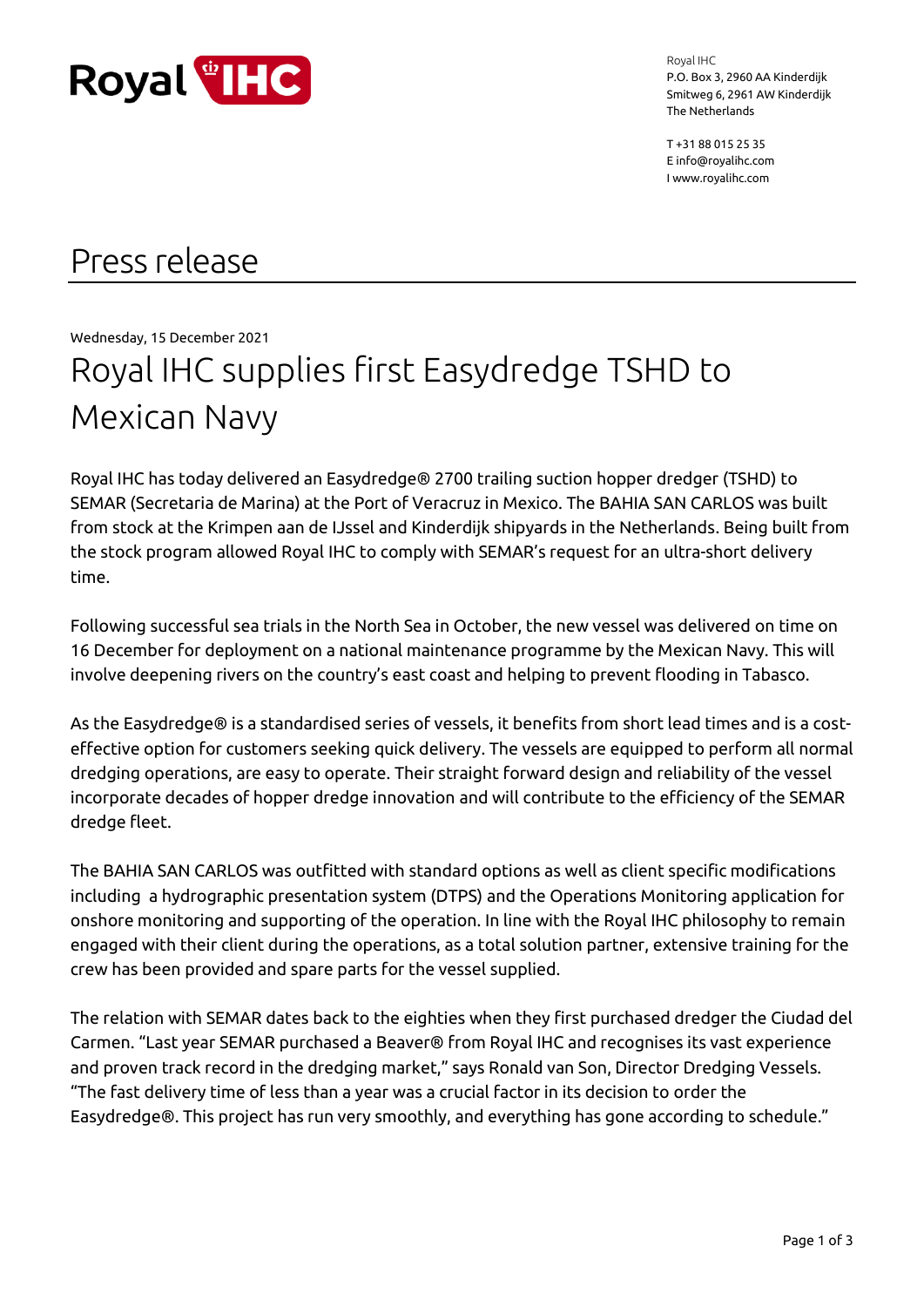

Royal IHC P.O. Box 3, 2960 AA Kinderdijk Smitweg 6, 2961 AW Kinderdijk The Netherlands

T +31 88 015 25 35 E info@royalihc.com I www.royalihc.com

### Press release

SEMAR also recognises the quality and added value provided by Royal IHC, particularly in terms of training and spare parts. Project Manager Jan Willem Stuurman says: "We had an excellent relationship with the new crew – they were really enthusiastic about the vessel and commented on the high level of quality."

The BAHIA SAN CARLOS is the sixth Easydredge® vessel to be sold by Royal IHC and the company believes demand for its modular TSHDs will increase further. The line-up comprises four vessel sizes: Easydredge $@700$ , 1700, 2700 and 3700, which range in volume from 500 to 4,000 $m<sup>3</sup>$ .

For more information, please visit [www.royalihc.com](http://www.royalihc.com/) https://www.royalihc.com/en/products/dredging/hopper-dredging/easydredge-trailing-suctionhopper-dredger

Easydredge® 2700

Hopper capacity  $(m^3)$  2,700 Deadweight (tonnes) 4,140 Max draught (m) 5.50 Suction tube diameter (mm) 700 Max dredging depth (m) 25 Speed (kn) 11.5 Complement (persons) 14